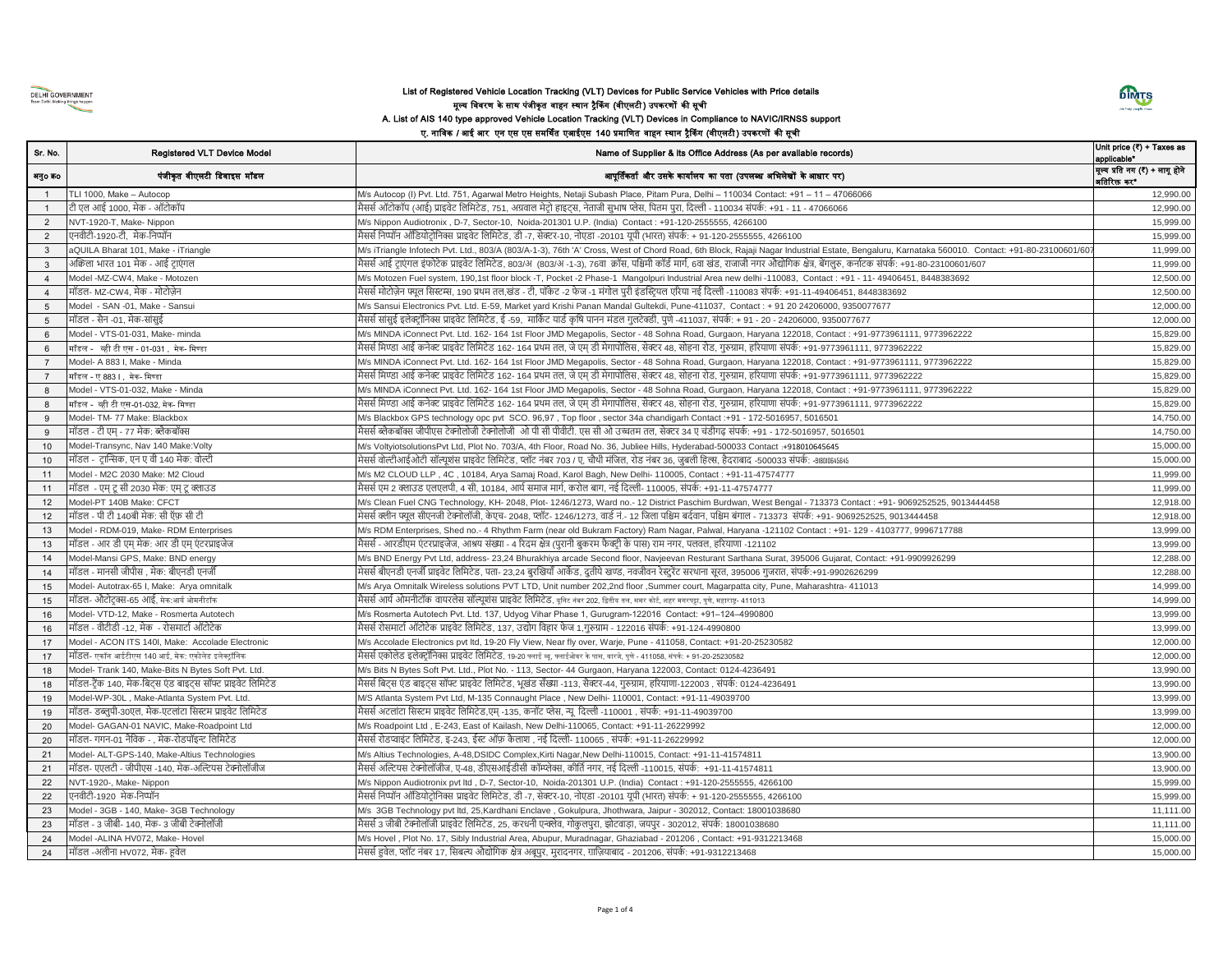| <b>DELHI GOVERNMENT</b>          |
|----------------------------------|
| Team Delhi. Making things happen |

#### List of Registered Vehicle Location Tracking (VLT) Devices for Public Service Vehicles with Price details मूल्र् डववरण के साथ पंजीकृत वाहन स्थान रैककंग (वीएलटी) उपकरणों की सूची

| <b>DELHI GOVERNMENT</b> |                                                                      | List of Registered Vehicle Location Tracking (VLT) Devices for Public Service Vehicles with Price details<br>मूल्य विवरण के साथ पंजीकृत वाहन स्थान ट्रैकिंग (वीएलटी) उपकरणों की सूची                                                                                                                     | <b>DIMTS</b>                                     |
|-------------------------|----------------------------------------------------------------------|----------------------------------------------------------------------------------------------------------------------------------------------------------------------------------------------------------------------------------------------------------------------------------------------------------|--------------------------------------------------|
|                         |                                                                      | M/s Mark Electronics Corporation, U-1 Central Ground Floor, Green Park Extn. New Delhi-110016, Contact: + 91-11-26713747, 9971353535                                                                                                                                                                     |                                                  |
| 25                      | Model- Wetrack, Make- Mark<br>मॉडल- वीटैक . मेक- मार्क               | मेसर्स मार्क इलेक्टॉनिक्स कॉरपोरेशन. य -1 सेंटल. भतल . ग्रीन पार्क एक्सटेंशन नई दिल्ली- 110016. संपर्क: + 91-11-26713747. . 9971353535                                                                                                                                                                   | 11,999.00<br>11.999.00                           |
| 25                      |                                                                      |                                                                                                                                                                                                                                                                                                          | 9,990.00                                         |
| 26                      | Model- VT 15 AIS, Make - CE Info System                              | M/s CE Info System pvt ltd, 237, Okhla Industrial Area, Phase-3, New Delhi -110020, Contact: +91-11-46009900                                                                                                                                                                                             |                                                  |
| 26                      | मॉडल- VT 15 ए आई एस. मेक- सी ई इन्फो सिस्टम                          | मैसर्स सी ई इन्फो सिस्टम प्राइवेट लिमिटेड, 237, ओखला इंडस्टियल एरिया, फेज -3, नई दिल्ली -110020, संपर्क: + 91-11-46009900                                                                                                                                                                                | 9.990.00                                         |
| 27                      | Model - SYN Tracker, Make- SYN Auto Solution                         | M/s SYN Auto Solution pvt Itd, Gali Number- 11, Kadipur Industrial Area, Gurgaon, Haryana -122001, Contact: +91-0124-4133771                                                                                                                                                                             | 10,620.00                                        |
| 27                      | मॉडल- SYN  टैकर, मेक- एस वाई एन ऑटो सॉल्यूशन                         | मैसर्स एस वाई एन ऑटो सॉल्यूशन प्राइवेट लिमिटेड, गली नंबर- 11, कादीपुर इंडस्टियल एरिया, गुड़गांव, हरियाणा -122001, संपर्क: + 91-0124-4133771                                                                                                                                                              | 10,620.00                                        |
| 28                      | Model - TCU -140-IR, Make- Pricol                                    | M/s Pricol Limited, Plant-1, 132, Mettupalayam Road Perianaickenpalayam, Coimbatore-641020, Contact: +91 -4224331100                                                                                                                                                                                     | 15,500.00                                        |
| 28                      | मॉडल - TCU -140 -IR , मेक - प्रिकोल                                  | मेसर्स प्रिकोल लिमिटेड, प्लांट -1, 132, मेटटुपालयम रोड पेरियानाकेनपालम, कोयम्बटूर- 641020, संपर्क: +91 -4224331100                                                                                                                                                                                       | 15,500.00                                        |
| 29                      | Model - ECO/VTS, Make - Ecogas Impex                                 | M/s Ecogas Impex PVT. LTD., Shed No. -5, Plot Number- 43, DLF Industrial Area, Phase 1, Faridabad-121003, Contact: +91-129-4177733                                                                                                                                                                       | 14,570.00                                        |
| 29                      | मॉडल - ईको/वीटीएस. मेक - इकोगैस इम्पेक्स                             | मेसर्स इकोगैस इम्पेक्स प्राइवेट लिमिटेड . शेड नंबर -5. प्लॉट नंबर- 43. डीएलएफ इंडस्टियल एरिया. फेज 1. फरीदाबाद -121003. संपर्क: +91-129-4177733                                                                                                                                                          | 14.570.00                                        |
| 30                      | Model - IAC 140 IR, Make- Gen Y Ventures                             | M/s Gen Y Ventures Pvt. Ltd. (Indian Auto Company), 505 & 507, 5th Floor, Antriksh Bhawan, 22, KG Marg, New Delhi- 110001, Contact No. +91-9599051367, +91-011-43675857                                                                                                                                  | 11,990.00                                        |
| 30                      | मॉडल - आई ऐ सी 140 आई आर, मेक- जैन वाई वेंचर्स                       | मेसर्स जैन वाई वेंचर्स प्राइवेट। लिमिटेड (इंडियन ऑटो कंपनी), 505 और 507, पांचवी मंजिल, अंतरिक्ष भवन, 22, के जी मार्ग, नई दिल्ली- 110001, संपर्क नंबर +91-9599051367, +91-011-43675857                                                                                                                    | 11,990.00                                        |
| 31                      | Model - ET-20, Make- Eurotracker                                     | M/s Eon Infotech Limited. Plot C-180. Phase-8B Industrial Area. Mohali - 160071. Contact: +91-172-5044700                                                                                                                                                                                                | 13,700.00                                        |
| 31                      | मॉडल - ईटी-20, मेक- एयरोटै्केर                                       | मेसर्स इऑन इन्फोटेक लिमिटेड, प्लॉट सी -180, फेज-8 बी इंडस्ट्रियल एरिया, मोहाली - 160071, संपर्क: 91-172-5044700                                                                                                                                                                                          | 13,700.00                                        |
| 32                      | Model- ST 140A, Make- Smart Track                                    | M/s Smart Track Solution pvt. Ltd.,20/8, Marla Model Town, Gurgaon, Haryana- 122001, Contact: +91-9999595560, 9910538886                                                                                                                                                                                 | 13,199.00                                        |
| 32                      | मॉडल- एस टी140 ए. मेक- स्मार्ट टैक                                   | मेसर्स स्मार्ट टैक सॉल्यशन प्रा। लिमिटेड. २०/८. मारला मॉडल टाउन. गडगांव. हरियाणा- 122001. संपर्क: + 91- 9999595560. 9910538886                                                                                                                                                                           | 13.199.00                                        |
| 33                      | Model- VTS-01-025 , Make- KPIT                                       | M/s MINDA iConnect Pvt. Ltd. 162-164 1st Floor JMD Megapolis, Sector - 48 Sohna Road, Gurgaon, Haryana 122018, Contact: +91-9773961111, 9773962222                                                                                                                                                       | 15,829.00                                        |
| 33                      | मॉडल- व्ही टी एस-01-025. मेक- KPIT                                   | मैसर्स मिण्डा आई कनेक्ट प्राइवेट लिमिटेड 162- 164 प्रथम तल, जे एम डी मेगापोलिस, सेक्टर 48, सोहना रोड, गुरुग्राम, हरियाणा संपर्क: +91-9773961111, 9773962222                                                                                                                                              | 15.829.00                                        |
| 34                      | Model - ROLLR PRO A1, Make- Motherson Invenzen Xlab                  | M/s Motherson Invenzen XLab Private limited, 2nd Floor, F-7, Block B-1, Mohan Cooperative Industrial Estate, Mathura Road, Delhi-110044, Contact :+91-9599972363                                                                                                                                         | 11,999.00                                        |
| 34                      | मॉडल- रोलर प्रो ए 1, मेक-मदरसन इनवेंजन एक्सलैब                       | मेसर्स मदरसन इनवेंजन एक्सलैब प्राइवेट लिमिटेड, दुतीये तल, एफ -7, ब्लॉक बी -1, मोहन कोऑपरेटिव इंडस्टियल एस्टेट, मथुरा रोड, दिल्ली -110044, संपर्क: + 91-9599972363                                                                                                                                        | 11,999.00                                        |
| 35                      | Model - MAVLD - 01, Make - Micro Autotech                            | M/s Micro Autotech PVT.LTD., 31 FIE, Patparganj Industrial Area, Delhi-110092, Contact +91-011-22146240, +91-011-43092801                                                                                                                                                                                | 14,400.00                                        |
| 35                      | मॉडल - ऍम ए वी एल डी  - 01, मेक - माइक्रो ऑटोटेक                     | मैसर्स माइक्रो ऑटोटेक प्राइवेट लिमिटेड , 31 फ आई इ , पटपड़गंज इंडस्टियल एरिया, दिल्ली- 110092  संपर्क: +91- 011-22146240, +91-011-43092801                                                                                                                                                               | 14,400.00                                        |
| 36                      | Model - Vx 12 AIS, Make- CE Info Systems                             | M/s CE Info Systems pvt ltd, 237, Okhla Phase-3, Okhla Industrial Estate, New Delhi -110020, Contact: +91-011-46009900                                                                                                                                                                                   | 10,990.00                                        |
| 36                      | मॉडल - वी एक्स 12 ए आई एस,  मेक- सी इ इनफ़ो सिस्टम्स                 | मैसर्स सी ई इन्फो सिस्टम्स प्राइवेट लिमिटेड, 237, ओखला फेज -3, ओखला इंडस्ट्रियल एस्टेट, नई दिल्ली -110020, संपर्क: + 91-011-46009900                                                                                                                                                                     | 10,990.00                                        |
|                         |                                                                      | M/s APM Kingstrack Technologies, First Floor ,MB Complex , Old Number 25, New Number 142, Near Arumbakkam Metro Station Pillar113, Loganathan Nagar 2nd St. JawaharLal Nehru                                                                                                                             |                                                  |
| 37                      | Model - 1819001A, Make- APM Kingstrack Technologies                  | Salai, 100ft Road Choolaimedu, Chennai - 600094, Contact: +91-9600696008                                                                                                                                                                                                                                 | 8,999.00                                         |
| 37                      | मॉडल - 1819001ए, मेक- एपीएम किंगस्टैक टेक्नोलॉजीज                    | मेसर्स एपीएम किंगस्टैक टेक्नोलॉजीज, प्रथम तल, एमबी कॉम्प्लेक्स, पुराना नंबर 25, नया नंबर 142, नियर अरुंबकम मेटो स्टेशन पिल्लार 113, लोगानाथन नगर सेकिण्ड सेंट जवाहरलाल नेहरू सलाई, 100 फीट रोड चुलमेड, चेन्न                                                                                             | 8,999.00                                         |
| 38                      | Model- Cello CANiQ - IRN, Make- Pointer Telocation India             | M/s Pointer Telocation India Private Limited, 204, Pentagon P3, Magarpatta city, Pune, 411013 Contact: +91- 9975801632                                                                                                                                                                                   | 12,500.00                                        |
| 38                      | मॉडल- सेलो कैनीक्यू - आईआरएन, मेक-पॉइंटर टेलोकेशन इंडिया             | मैसर्स पॉइंटर टेलोकेशन इंडिया प्राइवेट लिमिटेड ,204, पेंटागन पी 3, मगरपट्टा सिटी, पुणे, 411013 संपर्क: + 91- 9975801632                                                                                                                                                                                  | 12,500.00                                        |
| 39                      | Model- aQuila UX 101, Make- iTriangle Infotech Pvt. Ltd.             | M/s iTriangle Infotech Pvt. Ltd., 803/A (803/A-1-3), 76th 'A' Cross, West of Chord Road, 6th Block, Rajaji Nagar, Bengaluru - 560010 Karnataka Contact: +91-80-23100601/607                                                                                                                              | 14,999.00                                        |
| 39                      | मॉडल- aQuila यु एक्स 101, मेक - आई ट्राएंगल इंफोटेक प्राइवेट लिमिटेड | मैसर्स आई टाएंगल इंफोटेक प्राइवेट लिमिटेड, 803/अ (803/अ -1-3), 76वा ए क्रॉस, पश्चिमी कॉर्ड मार्ग, 6वा खंड, राजाजी नगर, बेंगलुरु - 560010  कर्नाटक संपर्क: +91-80-23100601/607                                                                                                                            | 14,999.00                                        |
| 40                      | Model- DL-545, Make- Danlaw Technologies India Ltd.                  | M/s Danlaw Technologies India Ltd , 43, Sagar Society, Road No. 2, Banjara Hills, Hyderabad - 500034, Telagana Contact: +91-40-23542499                                                                                                                                                                  | 12,911.00                                        |
| 40                      | मॉडल- डी एल -545, Make - डनलॉ टेक्नोलॉजीज इंडिया                     | मैसर्स डनलॉ टेक्नोलॉजीज इंडिया लिमिटेड. 43. सागर सोसाइटी. रोड नंबर 2. बंजारा हिल्स. हैदराबाद - 500034. तेलंगाना संपर्क: +91-40-23542499                                                                                                                                                                  | 12,911.00                                        |
| 41                      | Model - PS 140 Make- Pictor Telematics                               | M/s Pictor Telematics U- 112, First Floor, Vidhata House, Vikas Marg, Shakarpur, Delhi- 110092                                                                                                                                                                                                           | 12,500.00                                        |
| 41                      | मॉडल - पीएस 140 मेक- पिक्टर टेलीमैटिक्स                              | मैसर्स पिक्टर टेलीमैटिक्स यु-112,  प्रथम तल विधाता हाउस, विकास मार्ग, शकरपूर, दिल्ली-110092                                                                                                                                                                                                              | 12,500.00                                        |
| 42                      | Model - TX140 Make- Truckx Technologies                              | M/s Truckx Technologies Pvt. Ltd. Office Number -106, Fortune Plaza, NDA Pashan Road, Bavdhan, Pune-411021                                                                                                                                                                                               | 11,990.00                                        |
| 42                      | मॉडल - टीएक्स140 मेक- टकएक्स टेक्नोलॉजीज                             | मेसर्स टकएक्स टेक्नोलॉजीज प्राइवेट लिमिटेड, कार्यालय संख्या -106. फॉर्च्यून प्लाजा, एनडीए पाशन रोड, बावधान, पुणे-411021                                                                                                                                                                                  | 11,990.00                                        |
| 43                      | Model- ACUTE140, Make- Acute Communication                           | M/s Acute Communication Services Pvt. Ltd. V-3/1, Ground Floor, Gali Number 27, Khasra Number 27, Vijay Park, Maujpur, Delhi- 110053                                                                                                                                                                     | 14,100.00                                        |
| 43                      | मॉडल- एक्यूट140, मेक- एक्यूट कम्युनिकेशन                             | मेसर्स एक्यूट कम्युनिकेशन सर्विसेज प्राइवेट लिमिटेड वी-३/1, भूतल, गली नंबर 27, खसरा नंबर 27, विजय पार्क, मौजपूर, दिल्ली- 110053                                                                                                                                                                          | 14.100.00                                        |
|                         |                                                                      | B. List of other Registered Vehicle Location Tracking (VLT) Devices: Not applicable and valid as per AIS 140 Compliance with IRNSS / NAVIC.                                                                                                                                                              |                                                  |
|                         |                                                                      | बी. अन्य पंजीकृत वाहन स्थान ट्रैकिंग (वीएलटी) उपकरणों की सूची: AIS 140 IRNSS / NAVIC मानक के अनुपालन के लिए वैद्य और उपयुक्त नहीं है                                                                                                                                                                     |                                                  |
| Sr. No.                 | Registered VLT Device Model                                          | Name of Supplier & its Office Address (As per available records)                                                                                                                                                                                                                                         | Unit price (₹) + Taxes as<br>policable           |
| अनुक्र                  | पंजीकृत वीएलटी उपकरण मॉडल                                            | आपूर्तिकर्ता और उसके कार्यालय का पता (उपलब्ध अभिलेखों के आधार पर)                                                                                                                                                                                                                                        | .<br>ल्य प्रति नग (१) + लागू होने<br>तिरिक्त कर' |
| $\mathbf{1}$<br>$\sim$  | NVT-1820-U, Make- Nippon<br>एनवीटी-1820-यू, मेक-निप्पॉन              | //s Nippon Audiotronix, D-7, Sector-10, Noida-201301 U.P. (India) Contact No.: +91-120-2555555, 4266100<br>.<br>सर्स निप्पॉन ऑडियोट्रोनिक्स प्राइवेट लिमिटेड, डी -7, सेक्टर-10, नोएडा -20101 यूपी (भारत) संपर्क: + 91-120-2555555, 4266100                                                               | 11.999.0<br>11,999.00                            |
| 2                       | IAC-140, Make- Gen Y                                                 | M/s Gen Y Ventures Pvt. Ltd. (Indian Auto Company), 505 & 507, 5th Floor, Antriksh Bhawan, 22, KG Marg, New Delhi- 110001,Contact No. 9599051367, 8448388501                                                                                                                                             | 10,990.00                                        |
| 2                       | आईएसी-140. मेक-जेन वाई                                               | सर्स जेन वाई वेंचर्स प्राइवेट लिमिटेड. (इंडियन ऑटो कंपनी). "505 और 507 पाँचवी मांजिल. अंतरिक्ष भवन. 22. केजी मार्ग. नई दिल्ली- 110001. संपर्क 9599051367. 8448388501                                                                                                                                     | 10.990.00                                        |
| $\mathbf{3}$            | VTD-10, Make: Rosmerta                                               | Ms Rosmerta Autotech Pvt. Ltd. 137, Udyog Vihar Phase 1, Gurugram-122016 Contact: +91-124-4990800                                                                                                                                                                                                        | 12.990.00                                        |
| 3<br>$\overline{4}$     | वीटीडी -10 मेक: रोसमार्टा<br>aQUILA Track Bharat 101, Make iTriangle | सर्स रोसमार्टा ऑटोटेक प्राइवेट लिमिटेड. 137. उद्योग विहार फेज 1.गरुग्राम - 122016 संपर्क: +91-124-4990800<br>Ms iTriangle Infotech Pvt. Ltd., 803/A (803/A-1-3), 76th 'A' Cross, West of Chord Road, 6th Block, Rajaji Nagar Industrial Estate, Bengaluru, Karnataka 5600010.Contact: +91-8023100601/607 | 12.990.00<br>10,999.00                           |
| $\overline{4}$          | अक्किला टैक भारत 101 मेक: आई ट्राएंगल                                | सर्स आई टाएंगल इंफोटेक प्राइवेट लिमिटेड, 803/अ. (803/अ. 1-3). 76वा. कॉस. पश्चिमी कॉर्ड सर्ग खेड, राजाजी नगर औद्योगिक क्षेत्र, बेंगलरु, कर्नाटक संपर्क: +91-80-23100601/607                                                                                                                               | 10,999.00                                        |
| 5                       | A882 Make: MINDA                                                     | 1/s MINDA iConnect Pvt. Ltd. & 162-164, 1st Floor, JMD Megapolis, Sector 48, Sohna Road, Gurugram 122018, Haryana, Contact.: +91 - 11-39595595                                                                                                                                                           | 13,999.00                                        |
| 5                       | ए 882 मेक: मिण्डा                                                    | सर्स मिण्डा आई कनेक्ट प्राइवेट लिमिटेड प्रथम तल, जे एम् डी मेगापोलिस, सेक्टर 48, सोहना रोड, गुरुग्राम, हरियाणा संपर्क: +91-11-39595595                                                                                                                                                                   | 13,999.00                                        |
| 6                       | A 884 Make: MINDA<br>ए 884 मेक: मिण्डा                               | I/s MINDA iConnect Pvt. Ltd. & 162-164, 1st Floor, JMD Megapolis, Sector 48, Sohna Road, Gurugram 122018, Haryana, Contact.: +91 - 11-39595595<br>सर्स मिण्डा आई कनेक्ट प्राइवेट लिमिटेड प्रथम तल, जे एम् डी मेगापोलिस, सेक्टर 48, सोहना रोड, गुरुग्राम, हरियाणा संपर्क: +91-11-39595595                 | 13,999.00<br>13,999.0                            |
|                         | TRAK140 Make-Bits N Bytes                                            | Ms Bits N Bytes Soft Private Limited, Plot No. 113, 3rd Floor, Sector 44, Gurugram, Haryana 122003, Ph. No.: +91 - 124-4152401                                                                                                                                                                           | 11.499.0                                         |
|                         | टैक 140  मेक: बिटस एन बाइटर                                          | सर्स बिटस एन बाइटस सॉफ्ट प्राइवेट लिमिटेड. प्लॉट संख्या 113  ततीय तल. सेक्टर 44 . गरुग्राम. हरियाणा 122003  संपर्क: 0124-415240′                                                                                                                                                                         | 11.499.0                                         |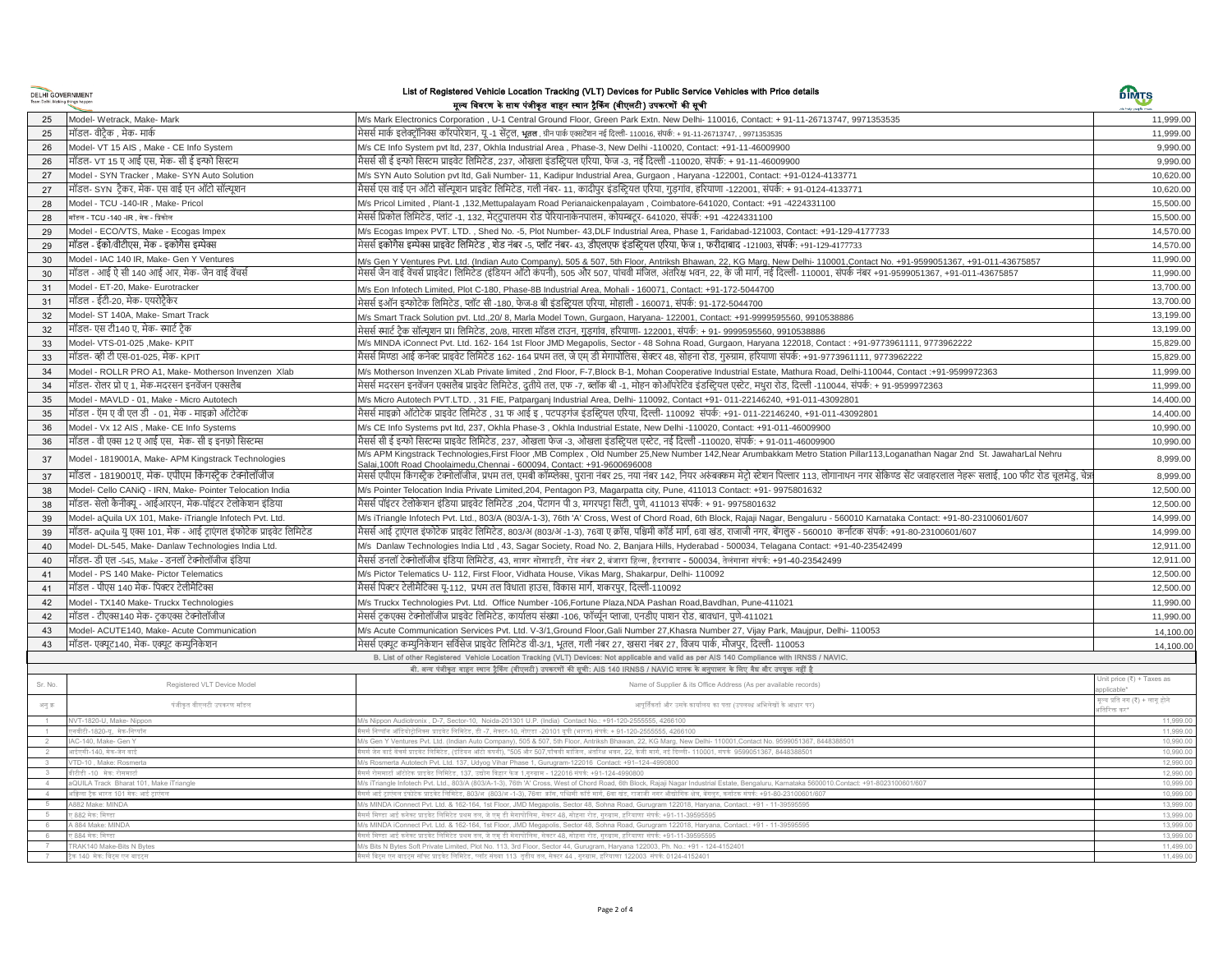**DELHI GOVERNMENT**<br>Team Delhi. Making things happen

# List of Registered Vehicle Location Tracking (VLT) Devices for Public Service Vehicles with Price details मूल्य विवरण के साथ पंजीकृत वाहन स्थान ट्रैकिंग (वीएलटी) उपकरणों की सूची

DIMTS

|                | VTS-01-021 Make: KPIT                                | M/s KPIT Technologies Ltd,Plot No. 2, Survey No.228, Hissa No.1 to 4, Village Mann, Taluka-Mulshi, Pune 411057, Maharashtra Contact.: +91 20 67706000                                          | 13,999.00                            |
|----------------|------------------------------------------------------|------------------------------------------------------------------------------------------------------------------------------------------------------------------------------------------------|--------------------------------------|
|                | वी टी एस-01-021 मेक: केपीआईटी                        | सर्स केपीआईटी टेक्नोलॉजीज लिमिटेड, प्लॉट संख्या 2, सर्वे संख्या 228, हिसा क्रमांक 1 से 4, ग्राम मान, तालुका-मुलशी, पुणे  411057, महाराष्ट्र संपर्क: +91 20 67706000                            | 13,999.00                            |
|                | VTS-01-022 Make: KPIT                                | M/s KPIT Technologies Ltd,Plot No. 2, Survey No.228, Hissa No.1 to 4, Village Mann, Taluka-Mulshi, Pune 411057, Maharashtra Contact.: +91 20 67706000                                          | 13,999.00                            |
|                | वी टी एस-01-022 मेक: केपीआईटी                        | सर्स केपीआईटी टेक्नोलॉजीज लिमिटेड, प्लॉट संख्या 2, सर्वे संख्या 228, हिसा क्रमांक 1 से 4, ग्राम मान, तालुका-मुलशी, पुणे  411057, महाराष्ट्र संपर्क: +91 20 67706000                            | 13,999.00                            |
| 10             | GAGAN 01 Make: Roadpoint                             | /s Roadpoint Limited, E 243, East of Kailash, Delhi Contact.:+91 7532888777                                                                                                                    | 12,700.00                            |
| 10             | ागन 01 मेक: रोडपॉइंट                                 | सर्स "रोडपॉइंट लिमिटेड, ई- 243, ईस्ट ऑफ कैलाश, दिल्ली , संपर्क: +91 7532888777                                                                                                                 | 12,700.00                            |
| 11             | Autotrax-65, Make: Arya Omnitalk                     | 1/s Arya Omnitalk Wireless Sollutions Pvt Ltd, Unit No. 202, 2nd Floor, Summer Court, Magarpatta City, Pune, Maharastra-411013, K.B.Yermalkar +9120-67470100                                   | 12,999.00                            |
| 11             | गॅंटोट्रैक्स -65, मेक: आर्य ओमनी टॉक                 | सर्स आर्य ओम्नी टॉक वायरलेस सॉल्यूशंस प्राइवेट लिमिटेड, इकाई संख्या 202, द्वितीय तल, समर कोर्ट, मगरपट्रा सिटी, पुणे, महारास्ट्र -411013, केबी.यर्मलकर +9120-67470100                           | 12,999.00                            |
| 12             |                                                      |                                                                                                                                                                                                |                                      |
|                | FLG 1000, Make - Autocop                             | Ms Autocop (I) Pvt. Ltd. 751, Agarwal Metro Heights, Netaji Subash Place, Pitam Pura, Delhi - 110034 Contact: +91 - 11 - 47066066                                                              | 14,990.00                            |
| 12             | .<br>टी एल जी 1000 , मेक - ऑटोकॉप                    | सर्स ऑटोकॉप (आई) प्राइवेट लिमिटेड, 751, अग्रवाल मेट्रो हाइटस, नेताजी सुभाष प्लेस, पितम पुरा, दिल्ली - 110034 संपर्क: +91 - 11 - 47066066                                                       | 14,990.00                            |
|                |                                                      | C. List of other Registered Vehicle Location Tracking (VLT) Devices: Not applicable and valid as per AIS 140 Compliance.                                                                       |                                      |
|                |                                                      | सी. अन्य पंजीकृत वाहन स्वान ट्रैकिंग (वीएलटी) उपकरणों की सूची: AIS 140 मानक के अनुपालन के लिए वैद्य और उपयुक्त नहीं है                                                                         |                                      |
| Sr. No.        | Registered VLT Device Model                          | lame of Supplier & its Office Address (As per available records)                                                                                                                               | Unit price + Taxes as                |
| अनुक्रमांक     | पंजीकृत वीएलटी उपकरण मॉडल                            | ापूर्तिकर्ता और उसके कार्यालय का पता (उपलब्ध अभिलेखों के आधार पर)                                                                                                                              | ग़्ल्य प्रति नग + लागू होने अतिरिक्त |
|                | IGT 01. Make - Miic                                  | /s Mijo Auto gas Pvt. Ltd. S-110, Phase-1, Badli Ind. Area, Delhi-110042 Contact No.: +91-9999689995, 011-27294386                                                                             | 2,650.00                             |
|                | <sub>रमजीटी</sub> 01, मेक - मिजो                     | सर्स मिजो ऑटो गैस प्राइवेट लिमिटेड, एस-110, फेज -1, बादली इंडस्ट्री क्षेत्र, दिल्ली -110042 संपर्क: +91-9999689995, 011-27294386                                                               | 2,650.00                             |
| 2              | AT1 Pro, Make - Atrack                               | //s Wish4Tech Solutions Pvt Ltd. 14-C 14th Floor, Atmaram House, 1 Tolstoy Marg, Connaught Place, New Delhi - 110001 Contact: +9111-65660066, +91-9999666961.                                  | 3,000.00                             |
|                |                                                      |                                                                                                                                                                                                |                                      |
|                | र्टी 1 प्रो, मेक - एटैक                              | सर्स विश 4 टेक सोलूशन्स  प्राइवेट लिमिटेड, 14-सी 14 वीं मंजिल , आत्माराम हाउस, 1 टॉल्स्टॉय मार्ग, कनॉट प्लेस, नई दिल्ली - 110001 संपर्क: + 91-11-65660066, +91 - 9999666961                    | 3,000.00                             |
| $\mathbf{3}$   | ETrack-312, Make - Infosoft                          | 1/s Infosoft Digital Design & Services Pvt. Ltd. 104-105, Suneja Tower-1, District center, Janakpuri, New Delhi-110058 Contact No.: +91 - 11-41588560/46                                       | 3,000.00                             |
|                | टैक -312. मेक - इंफोसॉफ्ट                            | सर्स इंफोसॉफ्ट डिजिटल डिजाइन एंड सर्विसेज प्राइवेट लिमिटेड, 104-105, सुनेजा टॉवर -1,डिस्टिक सेंटर, जनकपुरी, नई दिल्ली -110058 संपर्क: +91-11-41588560/46                                       | 3,000.00                             |
| $\Delta$       | SP-005, Make - Sukhpreet Electronics                 | 1/s Sukhpreet Electronics Pvt Ltd. 427, Jheel Khuranja Delhi - 110051, Contact: +91-11-22010038, 7532888777, 1800114511                                                                        | 3,000.00                             |
| $\overline{4}$ | एसपी -005, मेक - सुखप्रीत इलेक्ट्रॉनिक्स             | .<br>सर्स सुखप्रीत इलेक्ट्रॉनिक्स प्राइवेट लिमिटेड, 427, झील खूरांजा दिल्ली - 110051, संपर्क: +91 -11-22010038, 7532888777, 1800114511                                                         | 3,000.00                             |
|                | ID03, Make - i-Diagnosis                             | Ms Technophile Engineering Pvt. Ltd. 17 -B, Gali No 10, Himgiri Enclave, Burari, Delhi - 110084 Contact: +91 - 11 - 65651389, +91 - 8800189137                                                 | 3,150.00                             |
|                | गईडी03, मेक - आई-डायग्रोसिस                          | सर्स टेक्नोफाइल इंजीनियरिंग प्राइवेट लिमिटेड, 17-बी, गैली नं 10, हिमगिरी एनक्लेब, वूरारी , दिल्ली - 110084 संपर्क: +91-11-65651389, +91-8800189137                                             | 3,150.00                             |
|                | eoProbe1107, Make - GeoVision                        | I/s Geovision Technologies Pvt. Ltd. A-61, Sector 16, Noida - 201301, Contact: +91-120-4210385                                                                                                 | 3,350.00                             |
|                | जेयो प्रोब 1107. मेक - जियोविजन टेक्नोलॉजीज          | सर्स जियोविजन टेक्नोलॉजीज प्राइवेट लिमिटेड, ए -61, सेक्टर 16, नोएडा - 201301, संपर्क: +91-120-4210385                                                                                          | 3,350.00                             |
| $\overline{7}$ | ATRAKER M-528, Make- ASIM INDUSTRIES                 | M/s Greatway Lights India Pvt. Ltd. Shop No-7, Plot No-1, Vinobha Puri, Lajpat Nagar-II, New Delhi-110024, Contact: +91 - 11 - 8800098371                                                      | 3,380.00                             |
|                | र्ट्रैकर एम -528, मेक-एसिम इंडस्ट्रीज                | सर्स ग्रेटवे लाइट्स इंडिया प्राइवेट लिमिटेड, दुकान संख्या 7, प्लॉट संख्या -1, विनोभा पुरी, लाजपत नगर -2, नई दिल्ली -110024, संपर्क: +91-11-88000 9 8371                                        | 3,380.00                             |
|                | MVT 100, Make- Shenzen Meiligad                      | Ms Magnasoft Consulting India pvt Ltd Texas Building, First Floor, Global Village - Technology park Mylasandra, Pattanagere Village, Bangalore - 560 059 Contact: +91-80-43466000, 18001200267 | 3,500.00                             |
|                |                                                      |                                                                                                                                                                                                |                                      |
|                | एमवीटी 100. मेक - शेन्ज़ेन मीलिगाओ                   | सर्स मैग्नासॉफ्ट कंसल्टिंग इंडिया प्रा0 लिमिटेड, टेक्सास भवन, प्रथम तल, ग्लोबल ग्राम - टेक्नोलॉजी पार्क माइलसंद्रा, ग्राम - पट्टनगेरे, बैंगलोर - 560 059 संपर्क: + 91-80-43466000, 18001200267 | 3.500.00                             |
|                | Multitrack, Make - Rosmerta                          | Ms Rosmerta Engineering Pvt. Ltd. 137, Udyog Vihar Phase 1, Gurgaon, Haryana- 122016. INDIA Contact: +91-124-4990800                                                                           | 3,500.00                             |
|                | नल्टीट्रैक, मेक - रोसमार्टा                          | सर्स रोसमार्टा इंजीनियरिंग प्राइवेट लिमिटेड, 137, उद्योग विहार फेज 1, गुड़गांव, हरियाणा- 122016. भारत संपर्क: +91-124-4990800                                                                  | 3,500.00                             |
| $10 -$         | NP-20C, Make - Atlanta                               | 1/s Atlanta Systemss Pvt. Ltd. M-135, 2nd Floor, Connaught Place, New Delhi - 110001 Contact: +91-11-41517576                                                                                  | 3,750.00                             |
| 10             | पुपी -20 सी, मेक - अटलांटा                           | .<br>सर्स अटलांटा सिस्टम्स्स प्राइवेट लिमिटेड, एम -35, द्वितीय मंजिल, कनॉट प्लेस, नई दिल्ली - 110001 संपर्क: +91-11-41517576                                                                   | 3,750.00                             |
| 11             | W-33, Make- Hi-Tec Point                             | //s Hi-Tec Point Technologies Pvt. Ltd. SCO 96-97, Sector-34A, Chandigarh-160034, Contact: +91 - 172- 4314419, 5016501                                                                         | 3,800.00                             |
| 11             | ति डब्ल्यू-33, मेक-हाय-टेक प्वाइंट                   | .<br>सर्स हाय-टेक पॉइंट टेक्नोलॉजीज प्राइवेट लिमिटेड, एससीओ 96-97, सेक्टर -34 ए, चंडीगढ़ -160034 संपर्क: +91-172-4314419, 5016501                                                              | 3,800.00                             |
| 12             | Cornia CTR-101, Make - Pinnacle                      | 1/s Pinnacle Gas Energy Pvt. Ltd. Plot No. 2, Gali No. 14, Village Wazirabad, Delhi- 110084, Contact: +91 - 9643439400                                                                         | 3,800.00                             |
| 12             | ॉर्निया सीटीआर-101, मेक - पिनैकल                     | सर्स पिनैकल गैस ऊर्जा प्राइवेट लिमिटेड, प्लॉट संख्या 2, गैली नं। 14, गांव वजीराबाद, दिल्ली- 110084, संपर्क: + 9 1 - 9643439400                                                                 | 3,800.00                             |
| 13             | DANTrackR VTS B101, Make - Dan                       | Ms Dan Electronic Systems Pvt. Ltd. Plot No. - 546A, Pace City -II, Sector - 37, Gurgaon - 122001 Contact: +91 - 124 - 4030458                                                                 | 3,800.00                             |
| 13             | हिक वीटीएस बी 101, मेक - डैन                         | सर्स डैन इलेक्ट्रॉनिक सिस्टम्स प्राइवेट लिमिटेड, प्लॉट संख्या - 546 ए, पेस सिटी -II, सेक्टर - 37, गुड़गांव - 122001 संपर्क: +91 - 124 - 4030458                                                | 3,800.00                             |
| 14             | /TU 5014, Make - Nucleus MicroSystems                | Vs Nucleus MicroSystemss Pvt. Ltd. 10184, Main Arya Samaj Road, Karol Bagh, New Delhi-110005, Contact: +91 - 11 - 47574757                                                                     | 3,800.00                             |
| 14             | .<br>बीटीयू 5014, मेक - न्यूक्लियस माइक्रोसिस्टम्स्स | .<br>सर्स न्यूक्लियस माइक्रोसिस्टम्स्स प्राइवेट लिमिटेड, 10184, मुख्य आर्य समाज रोड, करोल बाग, नई दिल्ली -110005, संपर्क: + 9 1 - 11 - 47574757                                                | 3,800.00                             |
| 15             | SADSP FOX-IN, Make - SADSP                           | Ms Shobha applied DSP Private Limited, C-43, Phase -1 Okhla Industrial Area, New Delhi - 110020 Contact: +91-11-46262200                                                                       | 3,900.00                             |
|                |                                                      |                                                                                                                                                                                                |                                      |
| 15             | सएडीएसपी फॉक्स-इन, मेक - एसएडीएसपी                   | सर्स शोभा एप्लाइड डीएसपी प्राइवेट लिमिटेड, सी -43, फेज -1 ओखला औद्योगिक क्षेत्र, नई दिल्ली - 110020 संपर्क: + 91-11-46262200                                                                   | 3,900.00                             |
| 16             | ovel GPS 05, Make - Hovel                            | //s Cleanfuels Kits Pvt. Ltd. E-1 Maharani Plaza, Hari Nagar Ashram, New Delhi - 110014 Contact: +91- 11-22022044, 9312213468                                                                  | 4,500.00                             |
| 16             | विल जीपीएस 05. मेक - होवेल                           | सर्स क्लीनफ्यूल्स किट प्राइवेट लिमिटेड, ई -1 महाराणी प्लाजा, हरि नगर आश्रम, नई दिल्ली - 110014 संपर्क: +91-11-22022044, 9312213468                                                             | 4,500.00                             |
| 17             | Pulser Track, Make - Pulraj .Electronics             | W/s Pulraj .Electronics Pvt. Ltd. D-28/14, Behind Sharayu Hyundai Showroom, TTC, MIDC, Navi Mumbai - 400705 Contact: +91 - 22- 6511 5071                                                       | 4,700.00                             |
| 17             | ल्सर ट्रैक, मेक - पुलज इलेक्ट्रॉनिक्स                | सर्स पुलराज इलेक्ट्रॉनिक प्राइवेट लिमिटेड, डी -28 / 14, पश्चात शरायू हुंडई प्रदर्शन कक्ष , टीटीसी, एमआईडीसी, नवी मुंबई - 400705 संपर्क: + 91-22-65115071                                       | 4,700.00                             |
| 18             | Rigo VTS - 01, Make: Rigo                            | M/s Rigo Technologies Pt. Ltd. #321, Vardhman Tower Commercial Complex, Preet Vihar, New Delhi-110092, Contact No. 011-46514254                                                                | 4,900.00                             |
| 18             | रेगो वीटीएस - 01. मेक: रिगो                          | ासर्स रिगो टेक्नोलॉजीज प्राइवेट लिमिटेड, लि। # 321, वर्धमान दुर्ग वाणिज्यिक परिसर, प्रीत विहार, नई दिल्ली -110092, संपर्क 011-46514254                                                         | 4,900.00                             |
| 19             | JM10P, Make - Securinex Inc.                         | Ms Atlanta Systemss Pvt. Ltd. M-135, 2nd floor, Connaught Place, New Delhi - 110001 Contact: +91 - 11 - 41517576                                                                               | 5,000.00                             |
| 19             | नेएम 10 पी, मेक - सिक्योरिनिक्स इंक।                 | सर्स अटलांटा सिस्टम्स्स प्राइवेट लिमिटेड, एम -35, दुसरी मंजिल, कनॉट प्लेस, नई दिल्ली - 110001 संपर्क: +91-11-41517576                                                                          | 5,000.00                             |
| 20             | EWT-SAS, Make - Energywin Technologies               | M/s Energywin Technologies Pvt. Ltd. 26/3, 38th cross, 18th Main, 4th T-Block Jayanagar, Bangalore - 560041, Ph. No. +91-80-41210011                                                           | 5.500.00                             |
| 20             | डब्ल्यटी-एसएएस, मेक - एनर्जीविन टेक्नोलॉजीज          | .<br>सर्स एनर्जीविन टेक्नोलॉजीज प्राइवेट लिमिटेड, 26/3, 38 वां क्रॉस, 18 वां मुख्य, चौथा टी-ब्लॉक जयनगर, बैंगलोर - 560041, संपर्क: नंबर + 91-80-41210011                                       | 5.500.00                             |
|                | P12000A, Make - Autocop                              | 1/s Autocop (I) Pvt. Ltd. 751, Agarwal Metro Heights, Netaji Subash Place, Pitam Pura, Delhi - 110034 Contact: +91 - 11 - 47066066                                                             | 5,500.00                             |
| 21             | पी 12000 ए. मेक - ऑटोकॉप                             | सर्स ऑटोकॉप (आई) प्राइवेट लिमिटेड, 751, अग्रवाल मेट्रो हाइट्स, नेताजी सुभाष प्लेस, पितम पुरा, दिल्ली - 110034 संपर्क: +91 - 11 - 47066066                                                      | 5,500.00                             |
|                |                                                      |                                                                                                                                                                                                |                                      |
| 22             | ap My India VT12, Make - CE Info Systems             | /s CE Info Systemss Pvt. Ltd. 68, Okhla Industrial Estate - 3, New Delhi - 110020 Contact: +91 - 11 - 4600 9900                                                                                | 5,900.00                             |
| 22             | मैप माय इंडिया वीटी 12, मेक - सीई इन्फोसिस्टम्स      | सर्स सीई इन्फो सिस्टम्स प्राइवेट लिमिटेड, 68, ओखला औद्योगिक एस्टेट - 3, नई दिल्ली - 110020 संपर्क: + 9 1 - 11 - 4600 9900                                                                      | 5,900.00                             |
| 23             | 371 GPS Tracker, Make: Gosafe                        | 1/s Dynakode Technology Private Limited, Office -Upper GF-5, Building-48, Hasanpur, I.P.Extension. Delhi 110092 Contact: +91-8800598880                                                        | 6,000.00                             |
| 23             | नी 71 जीपीएस ट्रैकर, मेक: गोसेफ                      | सर्स डायनाकोड टेक्नोलॉजी प्राइवेट लिमिटेड, ऑफिस-अप्पर जीएफ -5, विल्डिंग -48, हसनपुर, आईपीईक्स्टेंशन। दिल्ली 110092 संपर्क: + 91-8800598880                                                     | 6,000.00                             |
| 24             | Cellocater CR200 B, Make - PointerTelocation         | Ms G-TRAC, ITG Consulting Pvt Ltd. 408-409, Pearl Best Height, Tower-1, Netaji Subhash Place, New Delhi - 110034 Contact: +91-11-46254625, 47027848                                            | 7,000.00                             |
| 24             | लोकेटर सीआर 200 बी. मेक - पॉइंटरटेलोकेशन             | सर्स जी-टीआरएसी, आईटीजी कंसल्टिंग प्राइवेट लिमिटेड, 408-40 9, पर्ल बेस्ट हाइट , टॉवर -1, नेताजी सभाष प्लेस, नई दिल्ली - 110034 संपर्क: + 91-11-46254625, 47027848                              | 7,000.00                             |
| 25             | ansui-VTS, Make -Sansui Electronics                  | Ms Sansui Electronics Pvt. Ltd. E-59, Market yard Krishi Panan Mandal Gultekdi, Pune-411037, Ph. No. + 91 20 24206000                                                                          | 7,000.00                             |
| 25             | सांसुई-वीटीएस, मेक-सांसुई इलेक्ट्रॉनिक्स             | .<br>मैसर्स संसूई इलेक्ट्रॉनिक्स प्राइवेट लिमिटेड, ई -5 9,  मार्किट यार्ड, कृषि पानन मंडल गुलटेक्डी, पुणे -411037, संपर्क: + 91 20 24206000                                                    | 7.000.00                             |
| 26             | INTELLI7, Make - Trak N Tell                         | I/s Bits N Bytes Soft Private Limited, Plot No. 3036 P LGF, Sector 46, Gurgaon, Haryana-122002, Ph. No. 0124-4236491                                                                           | 8,000.00                             |
| 26             | टेल्लि 7 मेक - ट्रैक एन टेल                          | ।<br>सर्स बिट्स एन बाइट्स सॉफ्ट प्राइवेट लिमिटेड, प्लॉट संख्या 3036 पी एलजीएफ, सेक्टर 46, गुड़गांव, हरियाणा -122002, संपर्क: संख्या 0124-4236491                                               | 8,000.00                             |
| 27             | UTOTRAX-65, Make - AryaOmnitalk                      | 1/s Arya Omnitalk Wireless Solution Pvt. Ltd. 3rd Floor, Lingfield Plaza, 66/67, Salunke Vihar Road, Pune - 411040 Contact : +91- 20-26851072, +91- 11 - 49678833                              | 8,850.00                             |
| 27             | .<br>टोटैक -65, मेक - आर्या ओम्रीटॉक                 | .<br>सर्स आर्या ओझीटॉक वायरलेस सोलूशन्स  प्राइवेट लिमिटेड, तृतीय तल, लिंगफील्ड प्लाजा,66/67, सलुनके विहार मार्ग, पुणे - 411040 संपर्क: + 91- 20-26851072, + 91- 11 - 49678833                  | 8,850.00                             |
|                |                                                      |                                                                                                                                                                                                | 10,200.00                            |
| 28             | Navi-Track, Make-Accord                              | Ms Accord Software & Systemss Pvt. Ltd. # 72 & 73, 2nd floor, K. R. Colony, Domlur Layout, Bengaluru - 560071, Ph. No. 080-45463304, 080-25350105                                              |                                      |
| 28             | नवी टैक, मेक -एकॉर्ड                                 | सर्स एकॉर्ड सॉफ्टवेयर एंड सिस्टम्स प्राइवेट लिमिटेड. # 72 और 73. दसरी मंजिल. केआर कॉलोनी. डोमलर लेआउट. बेंगलरू - 560071. संपर्क: 0-45463304. 080-25350105                                      | 10.200.00                            |